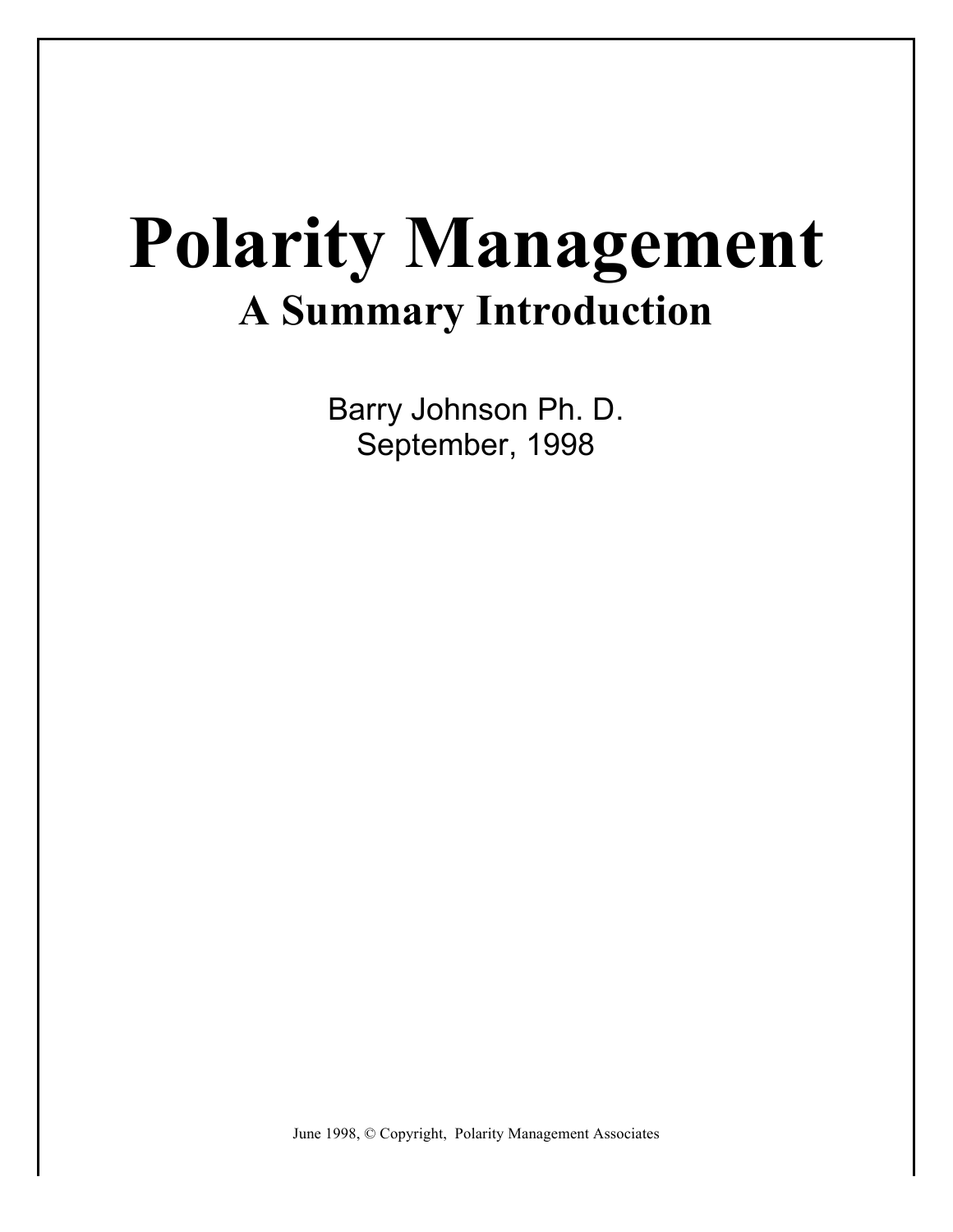| <b>Index</b>                                                                 | Page                        |
|------------------------------------------------------------------------------|-----------------------------|
| Overview                                                                     | 2                           |
| The value of "Either/Or" Problem Solving.                                    | $\mathcal{D}_{\mathcal{L}}$ |
| The value of Polarity Management.                                            | 4                           |
| Breathing as a metaphor for all Polarities.                                  | 6                           |
| Managing polarities well and poorly.                                         | 8                           |
| Why we use "Either/Or" Thinking for Polarities and why it doesn't work.      | 9                           |
| Using resistance as a valuable resource for significant, sustainable change. | 12                          |
| How to effectively manage polarities over time.                              | 15                          |
| Conclusion                                                                   | 16                          |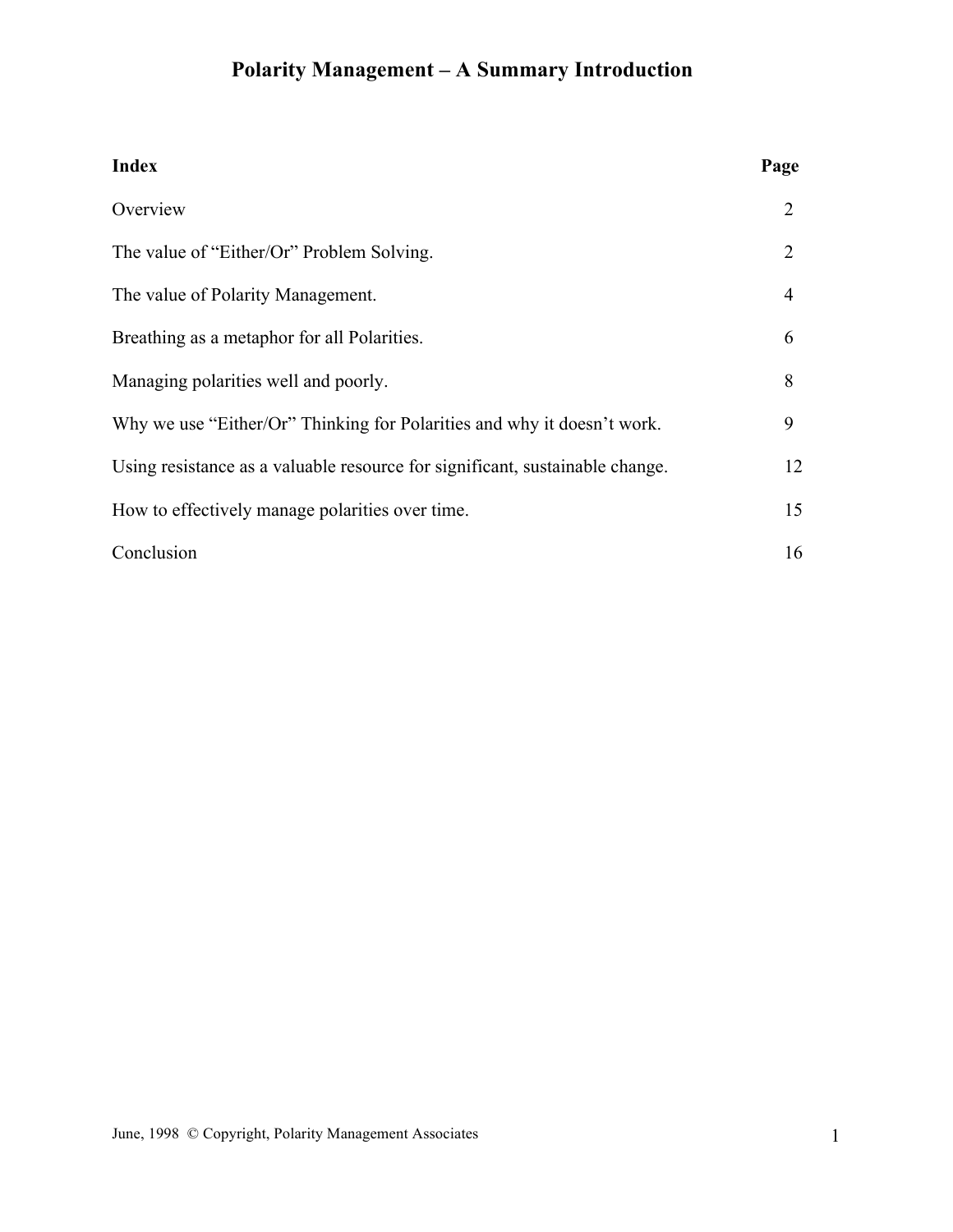#### **Overview**

The Polarity Management™ model and set of principles are a user-friendly way to deal with all polarities in life. Polarities are ongoing, chronic issues that are unavoidable and unsolvable. Attempting to address them with traditional problem solving skills only makes things worse. There is significant competitive advantage for those leaders, teams, or organizations that can distinguish between a problem to solve and a polarity to manage and are effective with both.

Polarity Management increases in value as the system or issue:

- Increases in complexity
- Increases in diversity
- Increases in speed of change
- Increases in resistance to change

Polarity Management can help:

- Simplify the complexity without being simplistic
- Capitalize on diversity without alienating the diverse groups
- Provide predictability and stability amidst accelerating change
- Convert resistance to change to a resource for sustainable, ongoing change-ability

A fundamental question to ask when encountering a difficulty is: "Is this a problem we can 'solve,' or is it an ongoing polarity we must manage well?" If it is a polarity you must manage, applying traditional problem solving skills will increase the problem rather than help it. The Polarity Management™ model and set of principles will help you distinguish between Solvable Problems and Polarities and help you effectively manage those polarities most important to your organization's success.

#### **The value of Either/Or Problem Solving.**

- 1. Definition = "Problems to solve" are those with 1 right answer or 2 or more right answers that are independent.
- 2. Problems with 1 right answer are essential for one generation to pass key, knowledge elements of its culture on to the next generation. Below are five elements of culture and a corresponding "Either/or" problem (test question) we are likely to give our children in an effort to assess their understanding of the subject.
	- Language How do you spell \_\_\_\_\_\_\_?
	- Mathematics  $-4+4 =$  \_\_\_\_\_\_\_?
	- History The first president of the United States was \_\_\_\_\_\_\_\_\_?
	- Science Why do apples fall down off trees rather than up? \_\_\_\_\_\_\_\_\_\_\_\_\_?
	- Morals According to the 10 commandments, killing is: Right

All of the above, academic type "problems" have 1 right answer. No culture can teach its language, mathematics, history, science or morals without using primarily single answer,

June, 1998 © Copyright, Polarity Management Associates 2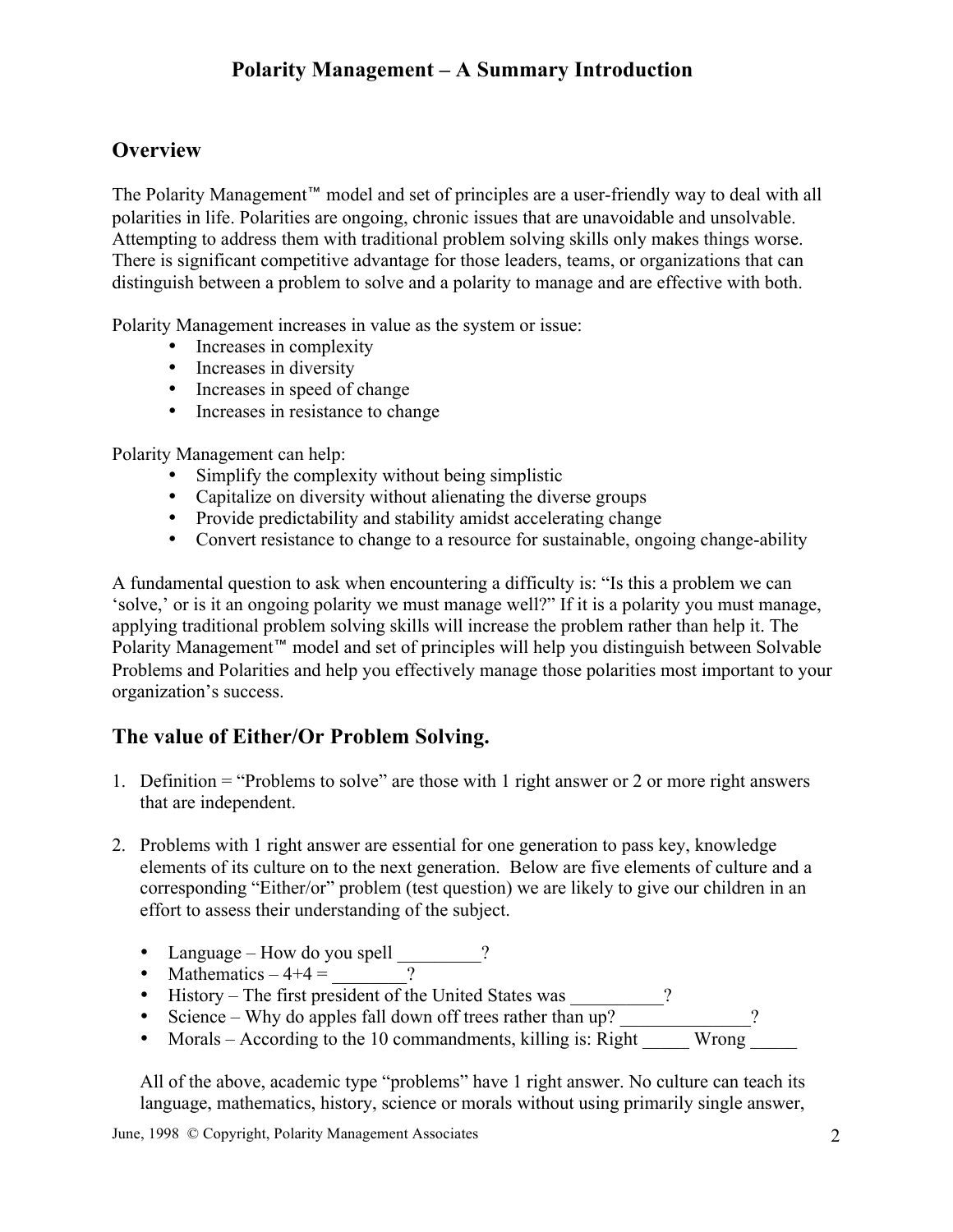problems. They are absolutely essential. It is difficult to overstate their importance, power and influence in the lives of those growing up in any culture. No single answer problems, no culture.

- 3. There are 5 positive results from getting the **"single, right answer"** to questions in the above disciplines:
	- You learn essential pieces of your culture and thereby gain membership in the culture.
	- You experience "success" and rewards = A grades, high A.C.T. Scores, get into college.
	- You get "closure," and end to the search. As any problem is solved,  $4+4 = 8$ , you experience an end to that problem which frees you up to tackle the next problem: What is  $3X3 = ?$
	- You learn your culture's basics of right and wrong, its definition of morality.
	- You eliminate the "world of wrong alternatives." This is a very powerful and yet subtle result from getting the right answer. For example, when you know that  $4 + 4 = 8$ , you know that all the other possible answers are wrong. This is a great relief. You do not have to worry about the millions of other, potential "right" numbers because all of them are wrong. If Washington was the first president of the USA, all other possible names (Jefferson, Franklin, etc.) are wrong.
- 4. There are 5 negative results from rejecting "Either/Or" Problem Solving:
	- You don't learn essential pieces of your culture or gain membership in the culture<br>• Many "successes" are not available
	- Many "successes" are not available
	- May not get closure and end to the search
	- May become amoral
	- May be overwhelmed with the "world of possible alternatives" and become indecisive.
- 5. 95-99% of the problems we are asked to solve in formal education are problems with a single right answer. Of the remaining 1-5%, virtually all of them are problems with more than 1 right answer that are **independent.** These are multiple option questions in which many of the options are valid, independent "solutions." For example:
	- How can you get to the top of this mountain? There could be several ways to get there but they are independent: 5 different foot trails, a road, a tram, a helicopter, etc. All would be "right" answers. The answers are independent. If an avalanche wiped out the road and 3 foot trails, you could still get to the top of the mountain using 1 of the remaining options. The remaining ways are independent of those blocked by the avalanche. Getting to the top by helicopter is independent of the closed trails.

The value of Either/Or Problem Solving - Summary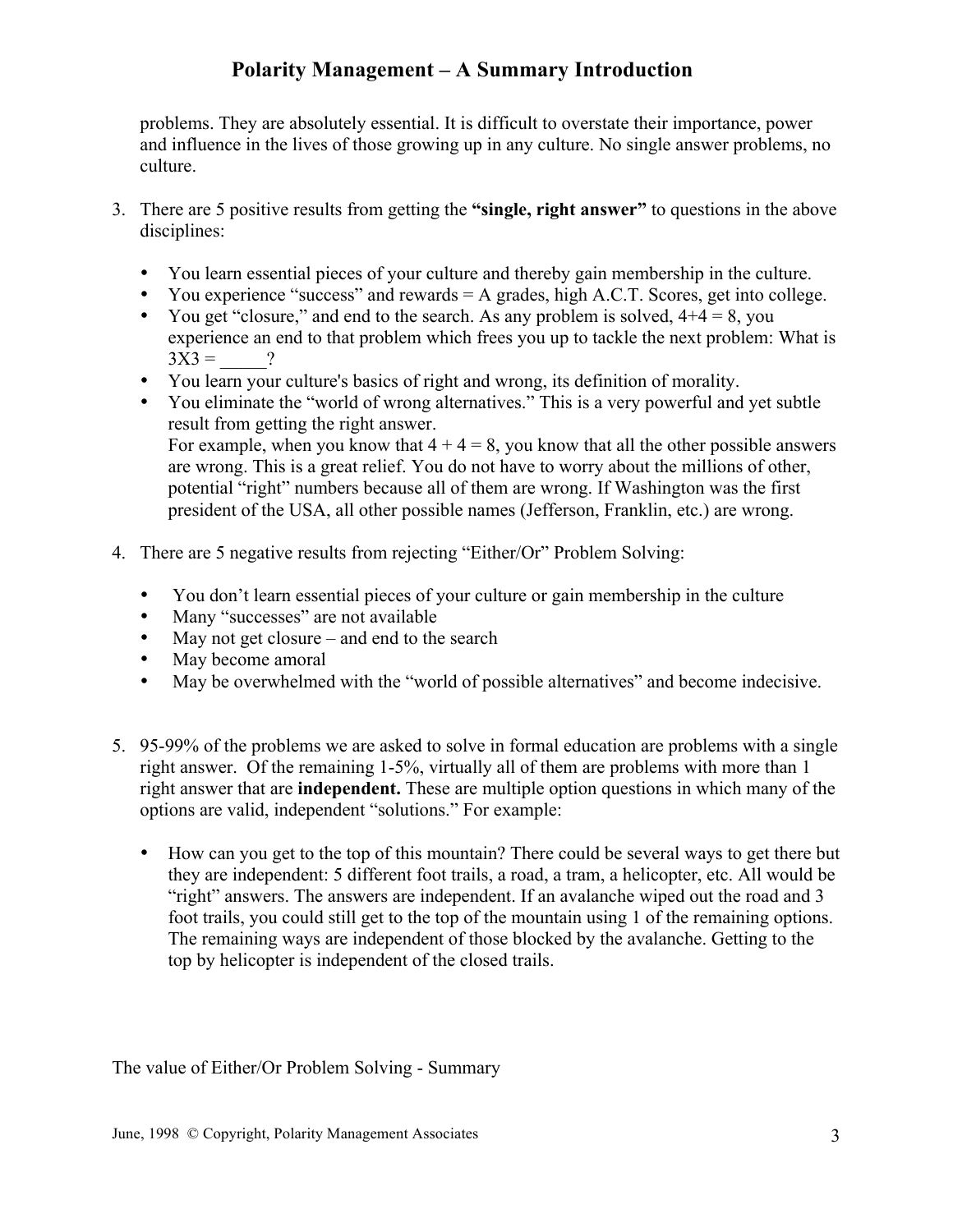- "Problems to solve" have 1 right answer (the vast majority of problems in formal education), or 2 or more right answers that are independent (virtually all of the remaining problems in formal education).
- Traditional Problem Solving is here to stay. It is essential for one generation to pass key, knowledge elements of its culture on to the next generation.
- Regardless of our culture, such a high percentage of our education "problems" have a single right answer, we all tend to respond to difficulties at work and home from an Either/Or Problem Solving orientation. We come by this tendency to look automatically for the "right answer" honestly. It has been and will continue to be an invaluable resource for work and life.
- All of the above is intended to appreciate how important either/or thinking is and how strong is our tendency to use it whenever we experience a difficulty. The above is also intended to make absolutely clear that, in my enthusiasm for Polarity Management, you do not get the message that I am rejecting either/or thinking. Polarity Management is a supplement to either/or thinking not a replacement.

## **The value of Polarity Management.**

- 1. Definition Polarities have 2 or more right answers that are **interdependent**.
- 2. The managing of polarities is essential for one generation to pass key, socialization elements of its culture on to the next generation. These come in the form of social guidelines described as, "How to get along." Or , "How to survive." For example:
	- We teach our children to share. The process of sharing is a polarity issue because it involves 2, interdependent, right answers to the problem: "In my relationship with this childhood friend, should I be concerned about her, or should I be concerned about myself?"

If I just take care of her and neglect myself, it won't be a very satisfactory relationship. If I just take care of myself and neglect her, it won't be a very satisfactory relationship. Sharing is a response to a polarity. In a relationship, we need to pay attention to our own needs **and** we need to pay attention to the other's needs.

- You are a parent during a holiday season in which each of your 3 children is to receive a gift. Should you give each one something that is unique to them and responds to their interests and desires at the moment? Or, should you pay attention to giving gifts of approximately equal value so they will all feel that they were treated equally? This is another polarity in which you have 2 right answers that are interdependent. We need to both respond to the uniqueness of each child **and** treat them equally. Either choice, alone, will undermine the family over time.
- Clearly these socialization guidelines come to us from our parents, teachers, and other adult leaders as a part of growing up. They are not identified as "problems" like the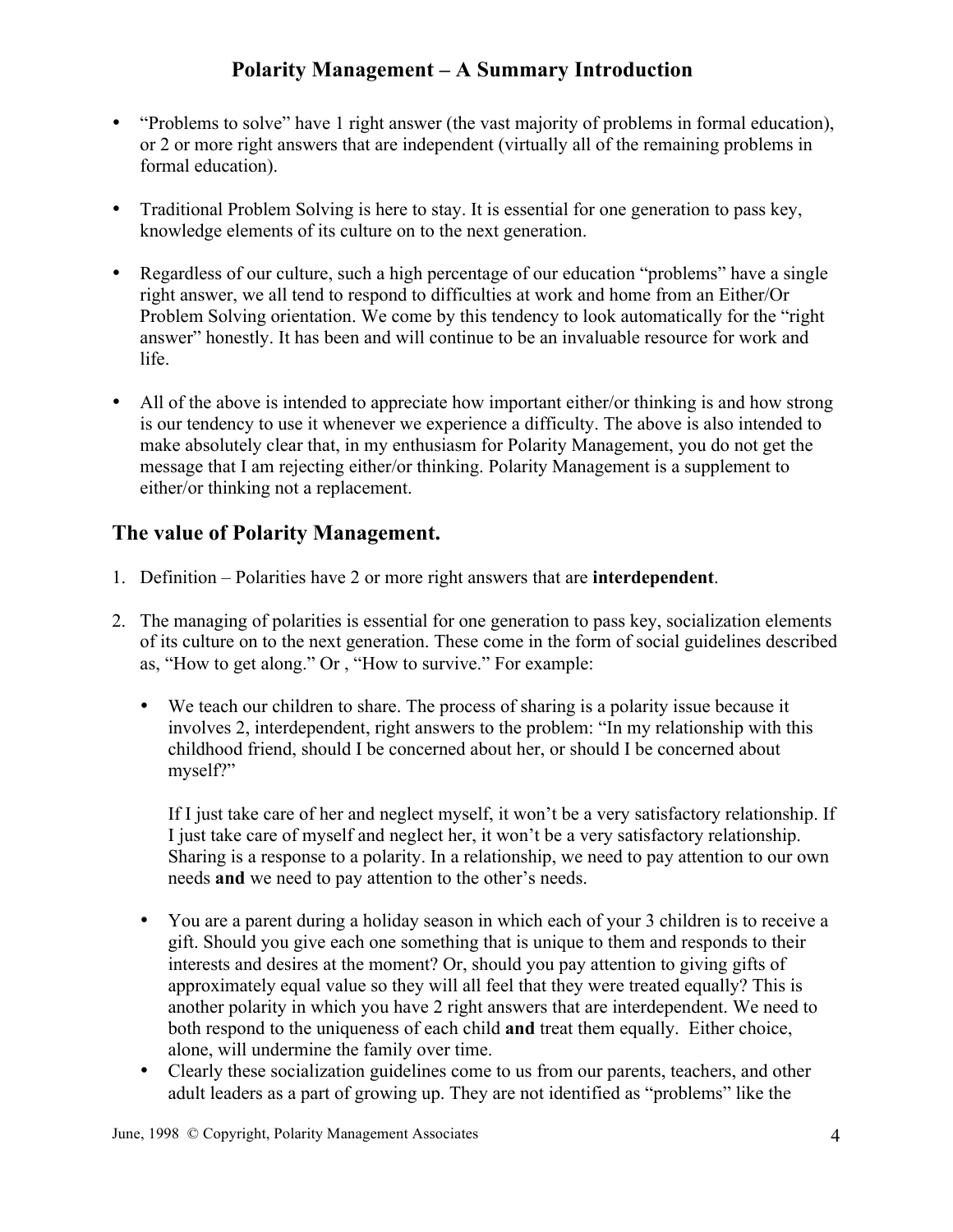thousands of single right answer questions required to learn spelling, math, science etc. But they represent a whole set of difficulties we learn to manage through social guidance, intuition and experience.

- Because we are not tested on polarity type difficulties in the classroom, we don't tap this intuitive and experiential wisdom when faced with a "problem" at work or home. When ever we experience a "problem," our problem solving mindset kicks in and we start looking for "the right answer." The result is we tend not to tap the usefulness of polarity thinking for those difficulties for which it is the best resource.
- 3. There is significant competitive advantage for organizations that can both solve problems and manage polarities. The research is very clear on this. Organizations that tap the power of polarities out perform those that don't. I will share three examples below.
	- In Managing on the Edge, Richard Tanner Pascale studied the 43 companies identified in, In Search of Excellence five years after the original research. He discovered that 14 companies retained their "Excellent" rating and the 29 that did not. The key factor that distinguished the 14 from the 29 was that they managed 7 polarities better. He calls it "managing contention."
	- In Built to Last, Collins and Porras call it, "The Genius of the 'AND'." This was a central distinction between the 18 "Silver" companies that outperformed the stock market for the period from 1926 to 1990 by a factor of 2, and the 18 "Gold" companies that outperformed the stock market during that same period by a factor of 15! The Gold companies tapped the power of polarities = "The Genius of the 'AND'."
	- In Charting the Corporate Mind, Charles Hampden-Turner calls it, "re-solution of dilemmas." His research repeatedly shows that organizations effectively managing key organizational dilemmas results in better bottom line performance than those not managing the same dilemmas well.

The value of Polarity Management - Summary

- Polarities to manage have 2 or more right answers that are interdependent.
- Managing polarities is essential for one generation to pass key, socialization elements of its culture on to the next generation.
- Because virtually all of our "problems" in formal education have one right answer, we automatically shift into that way of thinking when a "problem" occurs at work or home. When we use our problem solving skills to address a polarity, we make the issue worse.
- The research is clear. There is an extreme competitive advantage to being able to supplement either/or thinking with both/and thinking. Both combined will outperform either alone.

#### **Breathing as a metaphor for all Polarities**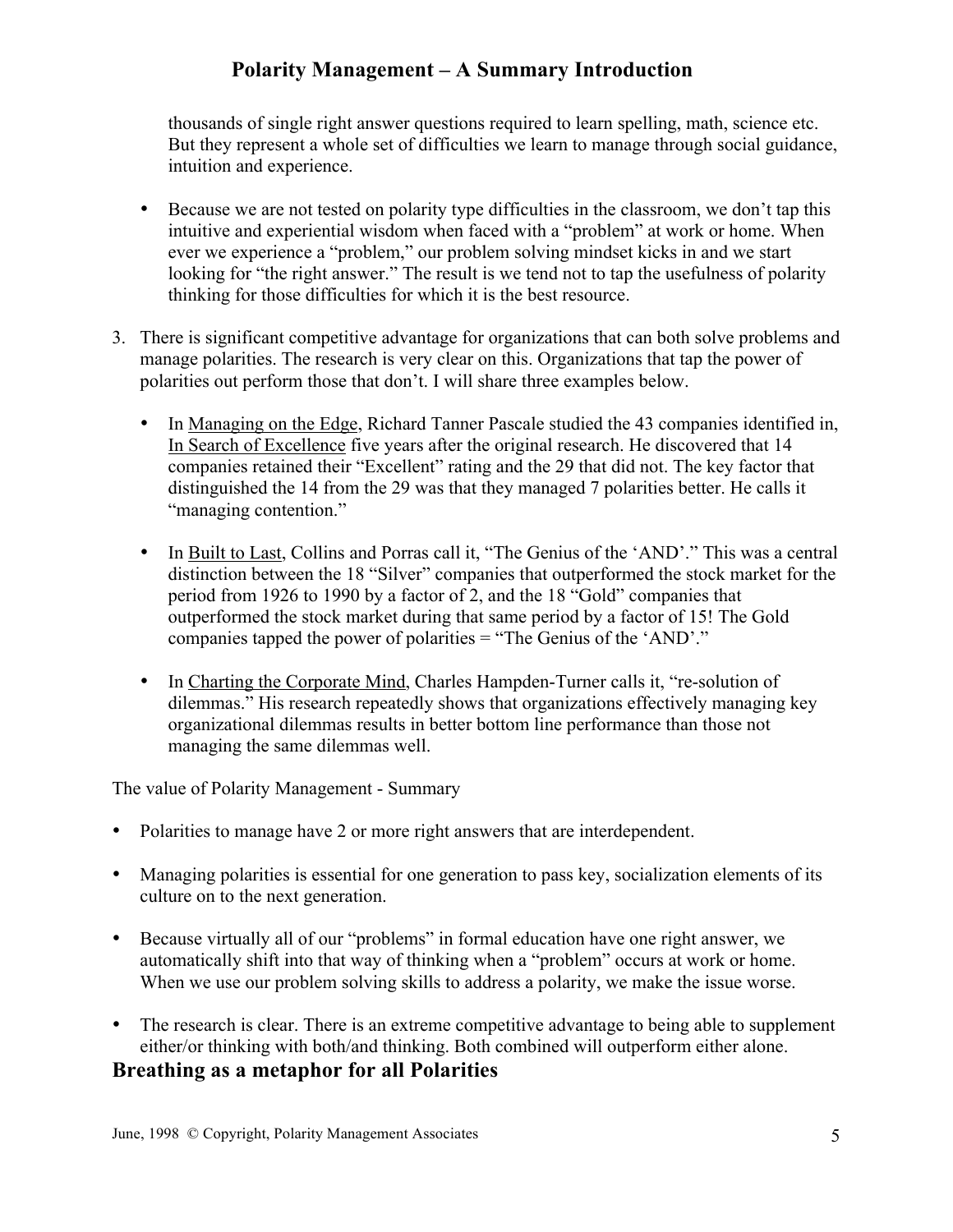

- 1. Breathing is a handy way to summarize and remember how all polarities look (their structure) and how they all work (their dynamics). Knowing how they look can help you identify what is missing when you are exploring a difficult polarity issue. Having all 8 pieces to the puzzle can help you see the whole picture. Knowing how they work can help you strategically plan actions and anticipate outcomes.
- 2. Structure How Polarities Look. There are 8 pieces to the "map."
	- Two "neutral" boxes, at either end of the central, horizontal axis (Inhale and Exhale).
	- Two "upside" boxes above the neutral names in which you put the positive results of focusing on each of the poles (The positive result of Inhaling is you Get Oxygen. The positive result of Exhaling is you Clean Out Carbon Dioxide.)
	- Two "downside" boxes below the neutral names in which you put the negative results of over-focusing on one pole to the neglect of the other. (The negative result of focusing on Inhaling to the neglect of Exhaling is Too Much Carbon Dioxide. The negative result of over-focusing on Exhaling to the neglect of Inhaling is Too Little Oxygen).
	- The box on top is for the Higher Purpose. This contains the answer to the question, "Why invest in managing this polarity?" The answer goes beyond getting the upside of each pole. With breathing, one answer could be to improve Aerobic Efficiency. Another, more basic purpose could be Life itself.
	- The box on the bottom is for the Deeper Fear. This is usually the opposite of the Higher Purpose and represents the worst case situation if the problem is not managed. With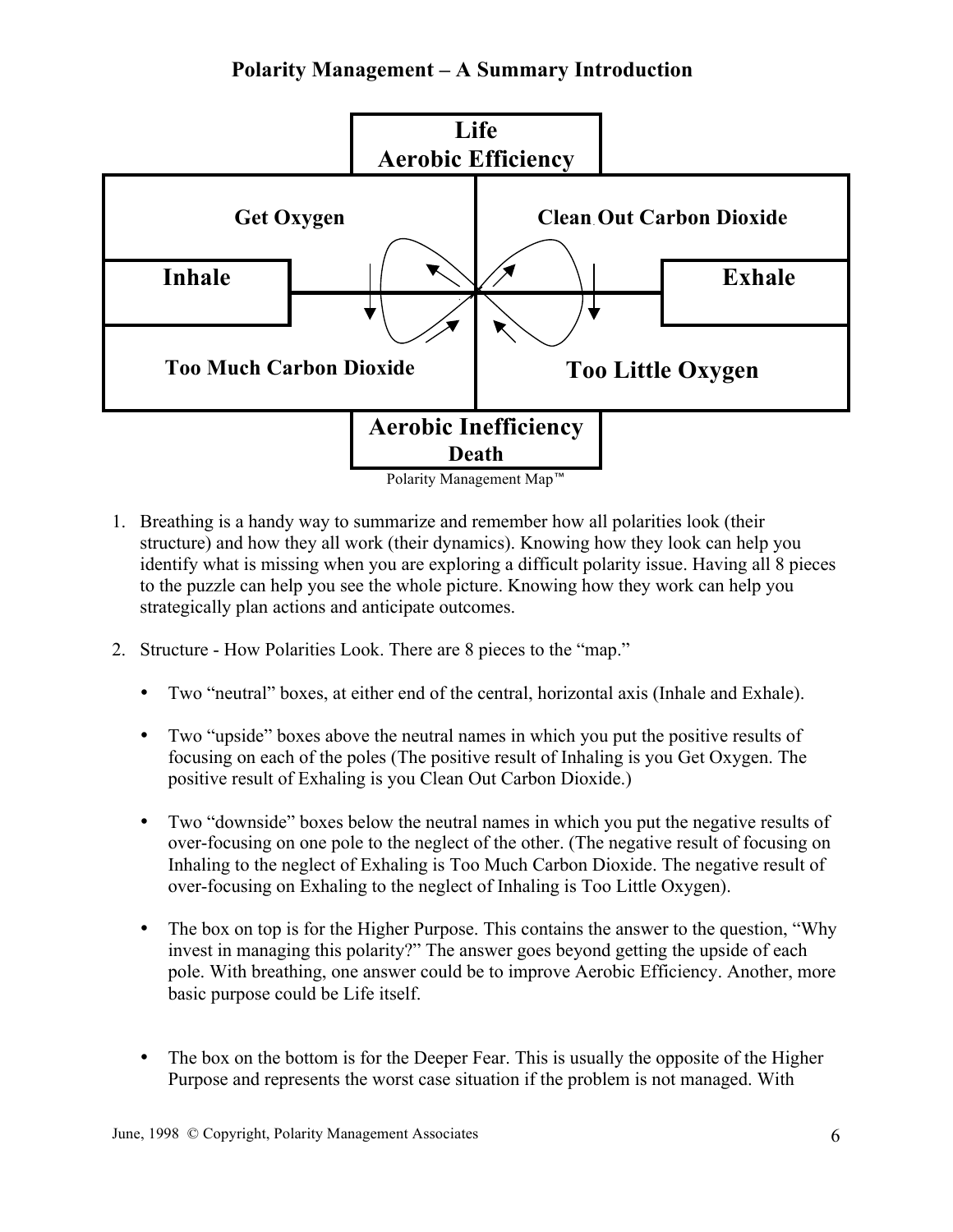breathing, one answer could be Aerobic Inefficiency. A more extreme consequence would be Death.

- 3. Dynamics How Polarities Work. If you follow your own breathing process and read through the four large quadrants, you will be able to experience the normal flow of all polarities.
	- A. Inhale deeply and hold your breath. Notice how it feels good at first as you get fresh oxygen.
	- B. As you hold your breath, you quickly start to experience the downside of inhaling alone = too much carbon dioxide. The longer you hold your inhalation, the more attractive exhaling becomes. So you
	- C. Exhale to get rid of the CO2 and it feels good at first.
	- D. But, as you hold your breath, you quickly start to experience the downside of exhaling alone  $=$  a lack of oxygen.
- 4. Organization Application. The breathing metaphor may seem simple and obvious, and it is. That is its beauty. Let's substitute centralization for inhaling and decentralization for exhaling and then think about multi-million dollar fights over which is the best strategy for the future. Inhaling and exhaling are a polarity to manage. It has 2 right answers which are interdependent. You can not choose inhaling as the one right answer (either/or thinking) and be successful over time. You must choose both and capitalize on each.

The same is true of centralization and decentralization. They are a polarity to manage and either/or thinking alone will only create unnecessary confusion, conflict, and resistance. No matter which side "wins" in a power struggle between them, the organization will loose.

Breathing as a metaphor for all Polarities - Summary

- There are 8 parts to the Polarity Map. It is helpful to see the "whole picture."
- There is a natural flow from the downside of one pole to the upside of the other. After moving into the upside of the opposite pole the system, over time, will reach its limits and move toward the downside of that pole. This creates natural pressure to self correct by moving to the upside of the original pole. This flow looks like an infinity loop which is a helpful symbol because polarities are ongoing. To "solve" them is to learn how to manage them well over time.
- There are two forces contributing to the shift from one pole to the other: the increased pressure from the downside of one pole and the increased attractiveness of the upside of the opposite pole. For example, Inhale and hold your breath. The longer you hold your breath, the greater the pressure from the downside of inhaling and the more attractive exhaling becomes. The more an organization has focused on centralization for a long period of time, the greater will be the pressure to decentralize and the more attractive will be the benefits of decentralization.

#### **Managing well and managing poorly**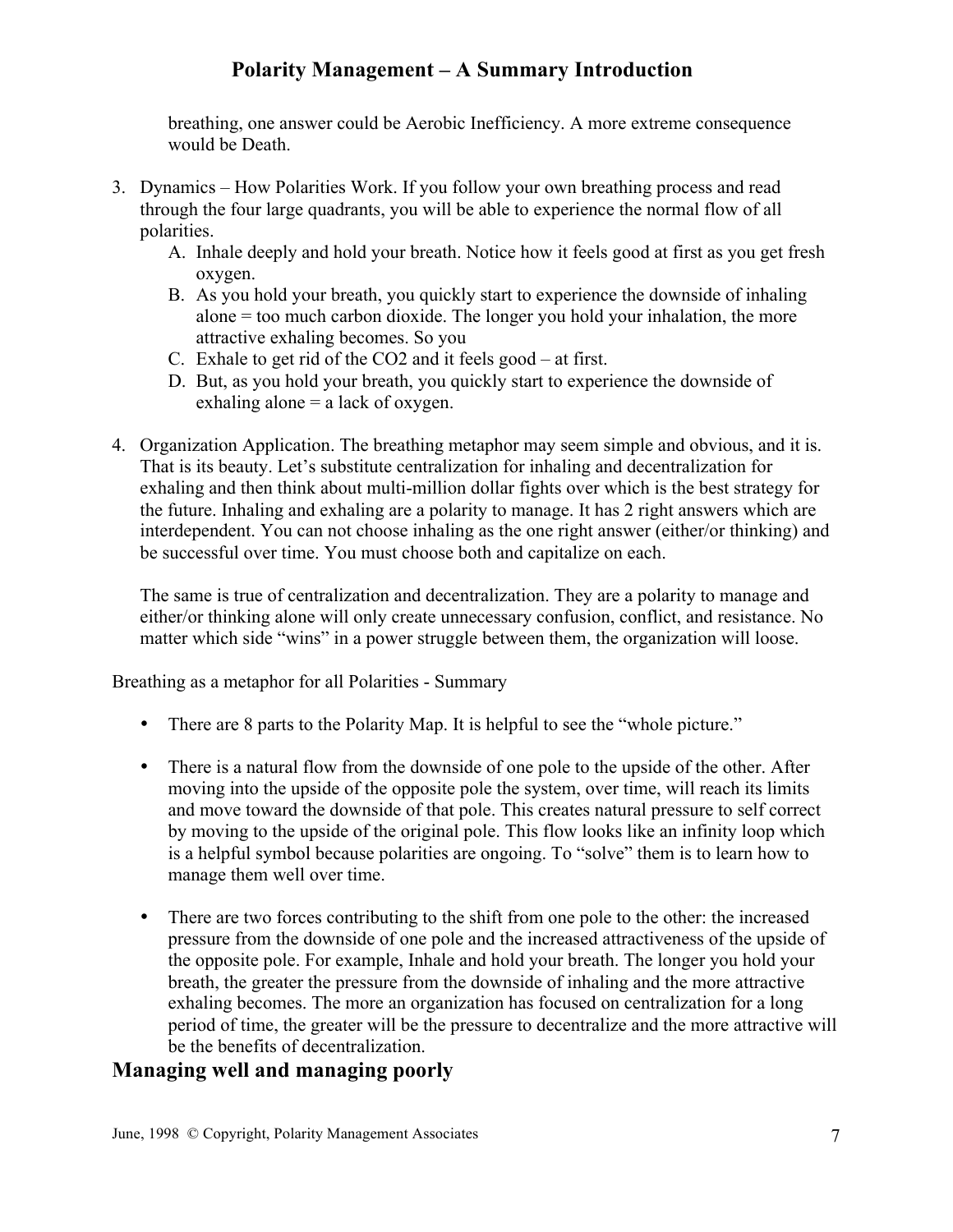1. A well-managed polarity is one in which you capitalize on the inherent tensions between the two poles. You get the benefits of both upsides and the synergies between them. The results are that you fulfill more and more of your higher purpose. In the map below you would have solid System Integration and Coordination **and** increasing Empowerment of everyone involved and being Close to the Customer. Capitalizing on this polarity would give you a sustainable competitive advantage, especially over organizations that were treating this as a problem to solve.



2. A polarity is managed poorly when you over-focus on one pole to the neglect of the other. This is likely to occur when the issue is seen as an either/or problem. Remember, with a single right answer problem (4+4=8), if you are right, those who disagree with you are wrong. This leads to such mottoes as, "Lead, follow, or get out of the way!" If you think decentralization is the "Right" thing to do, and you have the power to overcome those who disagree, you can force the organization to decentralize. But decentralizing to the neglect of centralization will result in too many Silos and Lack of Coordination. The deeper concern will be that you Can't Compete.

This issue could be poorly managed by over-focusing on the centralized pole if that were the preferred pole of those with most power. You would then find yourself in the downside of the centralized pole with Excessive Control and Distant from your Customer. The deeper concern is the same, you Can't Compete. A good decentralization effort requires an effective centralization effort, and the reverse. Thorough inhaling requires thorough exhaling.

Managing well and managing poorly - Summary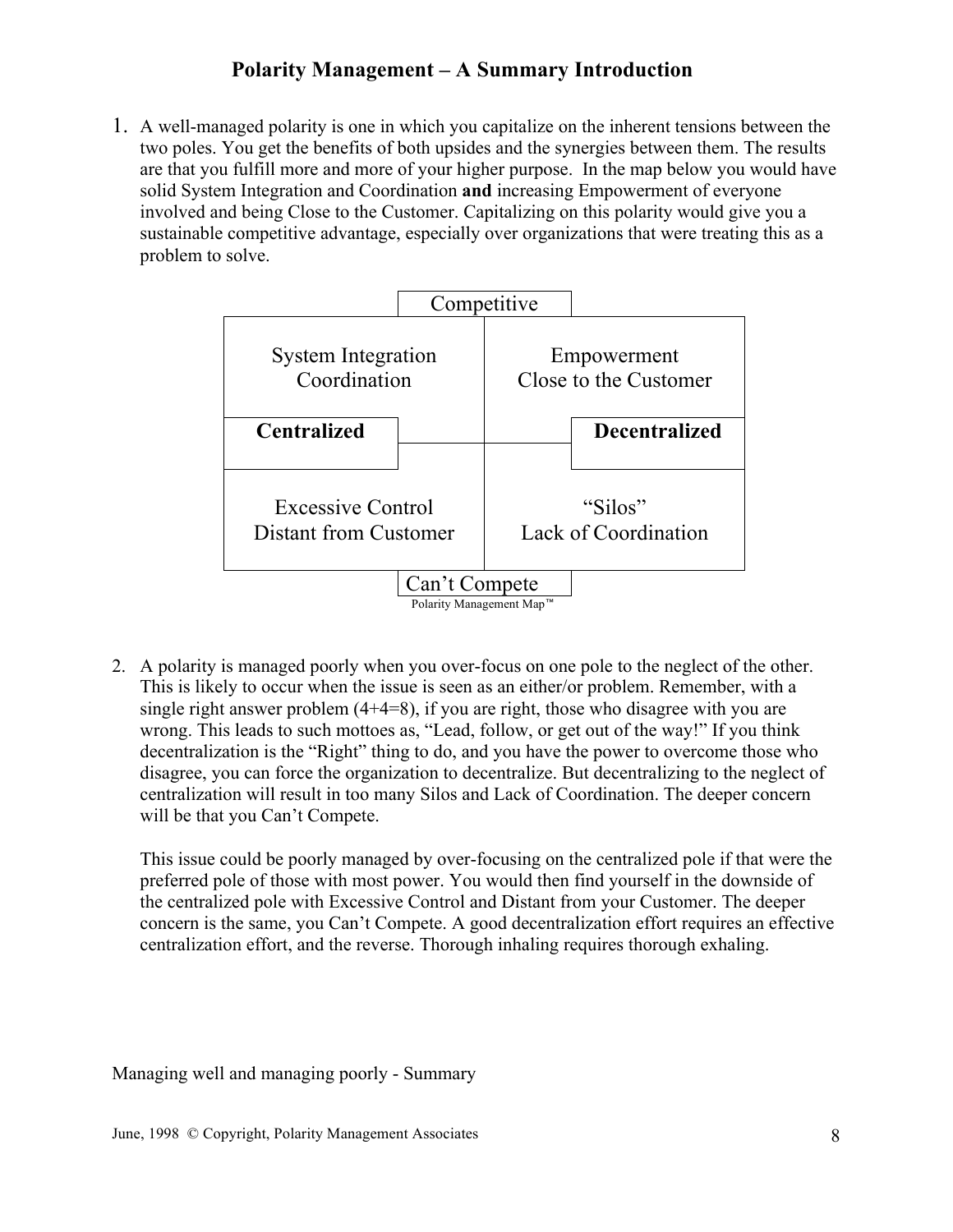- It is possible to manage a polarity well. When you do, you maximize both upsides while minimizing both downsides. This helps you attain and sustain your higher purpose.
- It is possible to manage a polarity poorly. This is what happens when the issue is seen as a problem to solve in which those in power are able to keep a focus on one pole to the neglect of the other. In a power struggle over poles of a polarity, you will find yourself in the downside of "winner's" preferred pole. With polarities, over time, there is no such thing as win/lose, there is only win/win or lose.

#### **Why we use Either/Or Thinking for Polarities and why it doesn't work.**

- 1. When we experience something as a "problem," our minds automatically go to the hundreds of thousands (to be conservative) of "problems" we were asked to solve throughout our education. Virtually all of them were either/or and solving them is what got you ahead. It got you good grades and contributes to your being a success today.
- 2. A second reason why you are likely to use Either/Or problem solving for a polarity is that they look alike. An either/or problem is often ½ of a polarity to manage. For example, in the  $\frac{1}{2}$  map below, it appears that you have a problem to solve.



Polarity Management Map™

When you have a *(Problem)* = Excessive Control, and a *(Solution)* = Empowerment, it is quite natural to think that all you need to do is figure out how to bridge the "Gap" between the problem and the solution. All you need is a good strategy *(symbolized by the arrow)* to get there.

Given the definition of the problem, the solution is obvious. Why look any further? From a problem solving perspective, anyone resisting such an obvious solution is either stupid or immoral or both!

Remember, "How do you spell "cat?"  $4+4 = 8$ . Washington was the first president. When you are right with a single right answer problem, those who disagree are wrong.

"Gap analysis" is driven primarily by a problem solving mindset which is satisfied if it has 3 elements

June, 1998 © Copyright, Polarity Management Associates 9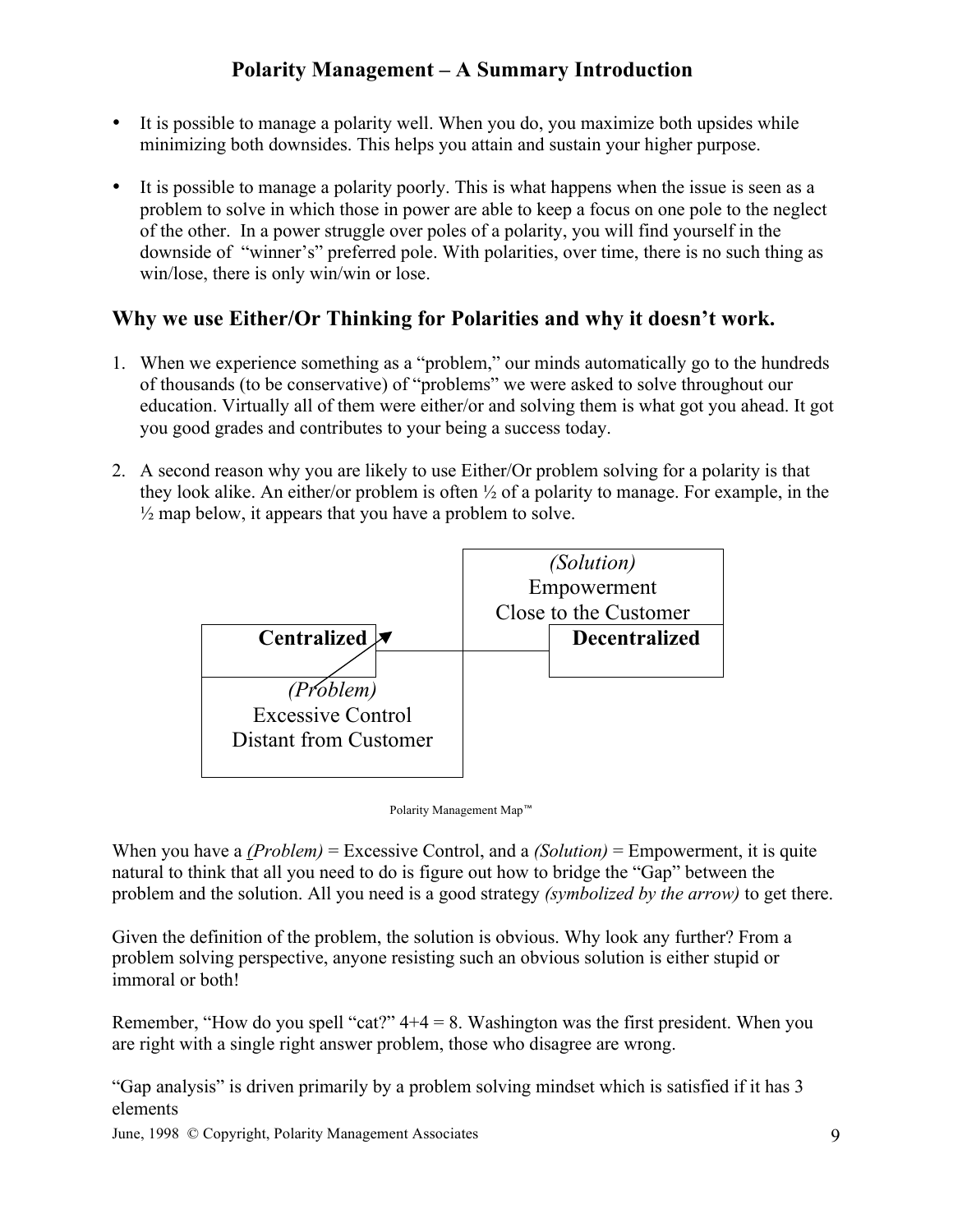- A. A clear understanding of the present "reality," usually in negative terms = "Burning Bridge."
- B. A clear "vision" of where you want to go  $=$  an improved state representing a "solution" to the present "problem."
- C. A clear strategy to get from A to B.

Consultants make a ton of money helping client organizations create one or more of the above three things. This is very helpful if you have a solvable problem. It is an incomplete picture and an incomplete process if it is a polarity to manage. A consultant and/or client who does not know the difference is in for either significant resistance to their obvious solution and/or a whole new set of problems down the road. Seeing the issue as a polarity and knowing how to manage it can radically reduce both the resistance and the problems down the road.

3. Why will there be resistance and/or big trouble in the future if you treat a polarity as if it were a problem to solve? The second half of the picture holds the key.



Polarity Management Map™

Those resisting have an equally valid, alternate view of reality. They see a potential *(Problem)* in the solution being prescribed and a logical *(Solution)*. They, like the rest of us, tend to see all problems as either/or. It is obvious to them that they are right which makes their opposition wrong. They thus resist this foolish move toward "Silos" and Lack of Coordination. Their resistance is legitimate and they know it. The obvious solution is System Integration and Coordination. Those pushing for Decentralization are either stupid or immoral or both!

If you are promoting a change from Excessive Control to Empowerment and are treating it as an either/or problem, the clearer the communication, the greater the resistance. The more powerfully and clearly you articulate what is wrong with centralization and what is great about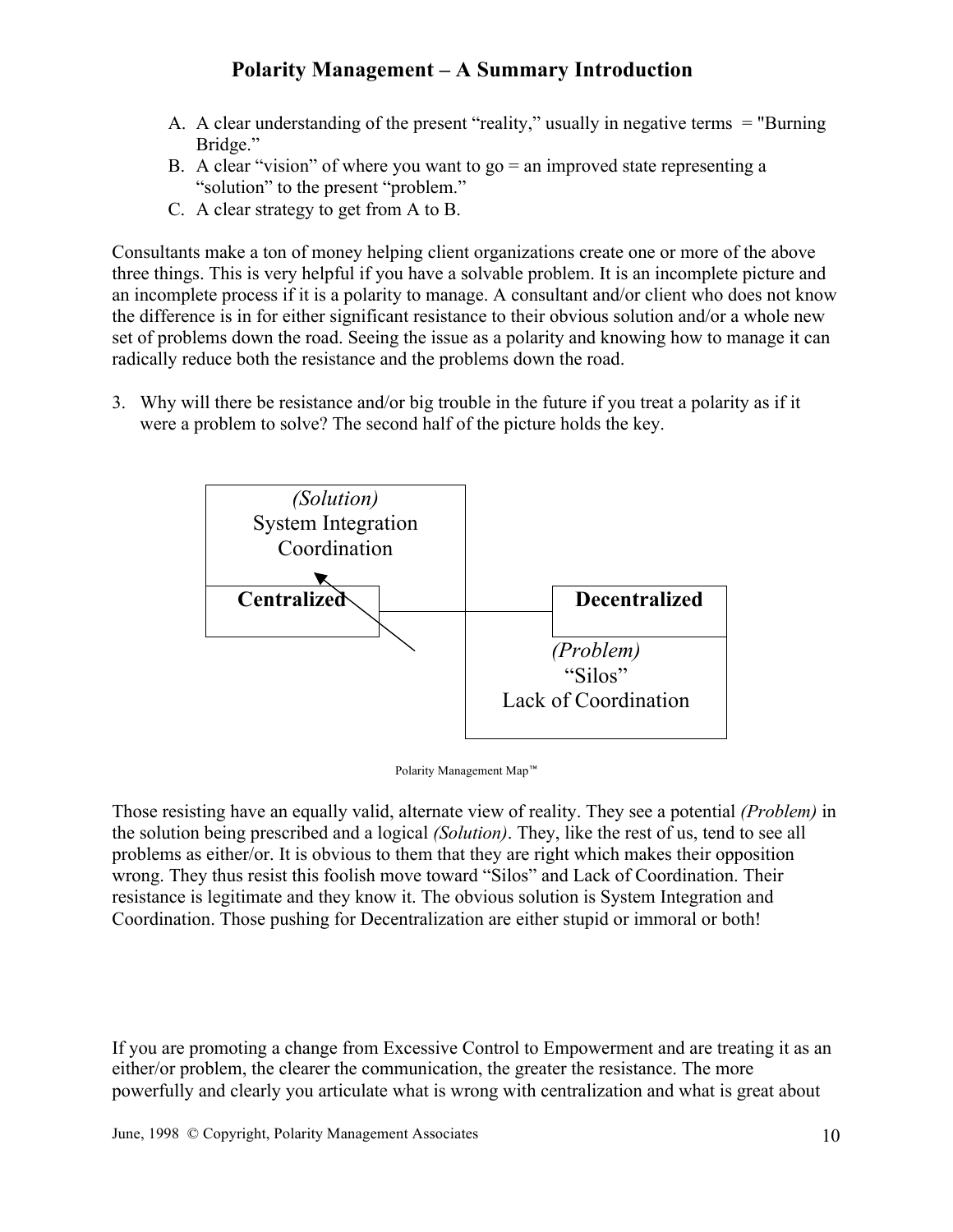decentralization, the more the centralization advocates are convinced you are totally overlooking their reality. And you are!

Both those promoting the change and those resisting it are caught in either/or thinking and engage in a "self – right - eous" power struggle. The organization then pays twice for misidentifying this polarity as a problem to solve. First the organization pays through all the wasted energy, resistance and anger over who is right. Then it pays when one side wins, as it will quickly find itself in the downside of the "winner's" preferred pole

4. Resistance becomes a resource when we shift our perception of the issue from solving and either/or problem to managing a polarity. To manage a polarity well, we need to see the whole map. Those resisting hold 2 important pieces to the puzzle.

Why we use either/or thinking for polarities and why it doesn't work - Summary

- Because the overwhelming majority of problems in formal education have one right answer, it is natural when we come up against a "problem," to begin immediately to create or discover the "right" answer. Of course we find ourselves using either/or problem solving for all difficulties, including polarities.
- $\frac{1}{2}$  of a polarity looks very much like a problem to solve. When we have a "problem," the downside of one pole, and a "solution," the upside of the opposite pole, it seems that all we need is a strategy to move through the "gap" between the problem and the solution. From this perspective, there is no need to look any further.
- Often when we meet with resistance to our solution, we think it is a communication problem that will be solved by being clearer about: 1) How terrible the problem really is; 2) How terrific and essential our solution is; 3) And/or how thorough our strategy is. This thinking increases resistance in a polarity situation. The resistance is coming from those, equally caught in either/or thinking, who see the upside of the present pole as the solution and the downside of the pole we are promoting as a problem to be avoided.

#### **Using resistance as a valuable resource for significant, sustainable change.**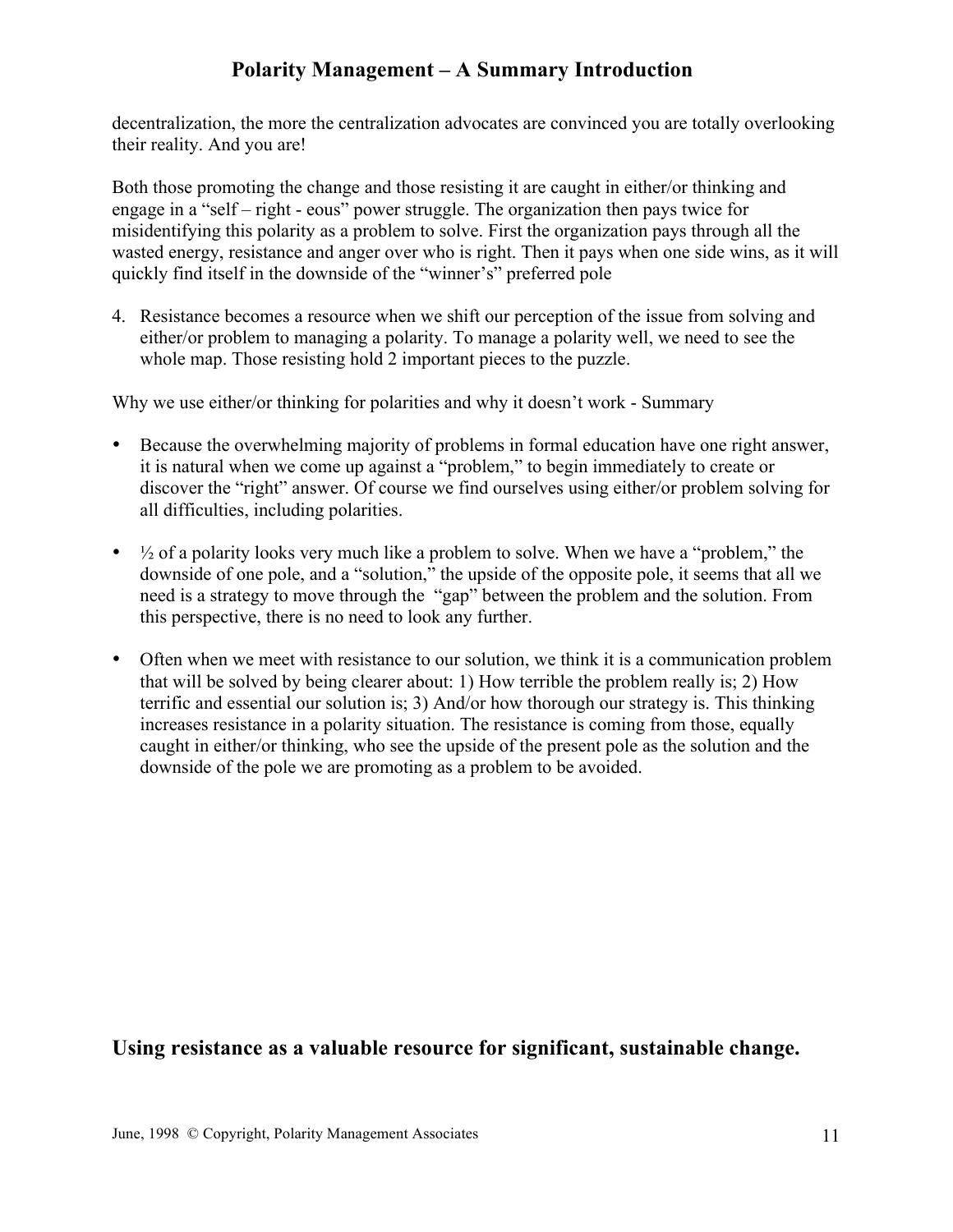- 1. Pole preference is a combination of values and fears. The reasons a person or group prefers one pole over another is they value the upside of their preferred pole and/or they fear the downside of the opposite pole. When individuals or groups are in conflict over opposite poles, it is important to recognize that there are conflicting values and fears that are in tension. Both sides, naturally, want to move toward their values and away from their fears.
- 2. In the case below, someone valuing and promoting Empowerment would be arguing against Excessive Control, which they fear. Those resisting this move are a source of wisdom. They are resisting both because they value System Integration and they fear each part becoming a "Silo." Their values and fears seem to be getting in the way of progress from a problem solving mindset. From a polarity mindset they are an important resource because they provide two essential pieces to the puzzle (map) which are necessary to manage this polarity well. The goal is not to get to Empowerment. The goal is to be Competitive by capitalizing on the inherent tension between System Integration and Empowerment.

|                           |                        | 5 Competitive         |                      |
|---------------------------|------------------------|-----------------------|----------------------|
| <i>(Solution)</i>         |                        |                       | <i>(Solution)</i>    |
| <b>System Integration</b> |                        |                       | Empowerment          |
| Coordination              |                        | Close to the Customer |                      |
| <b>Values</b>             | -1<br>$\boldsymbol{4}$ | 3                     | Values               |
| <b>Centralized</b>        |                        |                       | <b>Decentralized</b> |
|                           |                        |                       |                      |
| (Problem)                 |                        | 2                     | (Problem)            |
| <b>Excessive Control</b>  |                        |                       | "Silos"              |
| Distant from Customer     |                        | Lack of Coordination  |                      |
| <b>Fears</b>              |                        |                       | <b>Fears</b>         |
|                           | Noncompetitive         |                       |                      |
| Polarity Management Map™  |                        |                       |                      |

- 3. Getting unstuck. If a system were in the downside of Centralized, the normal flow would be to go to the upside of Decentralized. (Remember the breathing map) If this normal flow is not happening, it is because some in the system are holding on to their value of System Integration and avoiding the Silos they fear. To get the system unstuck, one must first recognize that it is a polarity to manage. Once that is understood, the job is to affirm the values and fears of those resisting. Then add your own values in order to combine them for the Higher Purpose. The steps are as follows: (see also the map, above)
	- 1. Recognize the value of System Integration and Coordination
	- 2. Recognize the legitimate concern that too much Decentralization could lead to "Silos" and Lack of Coordination
	- 3. Raise the question, "How can we get the benefits of Decentralization …
	- 4. While holding on to the benefits of Centralization …
	- 5. In order to be most competitive?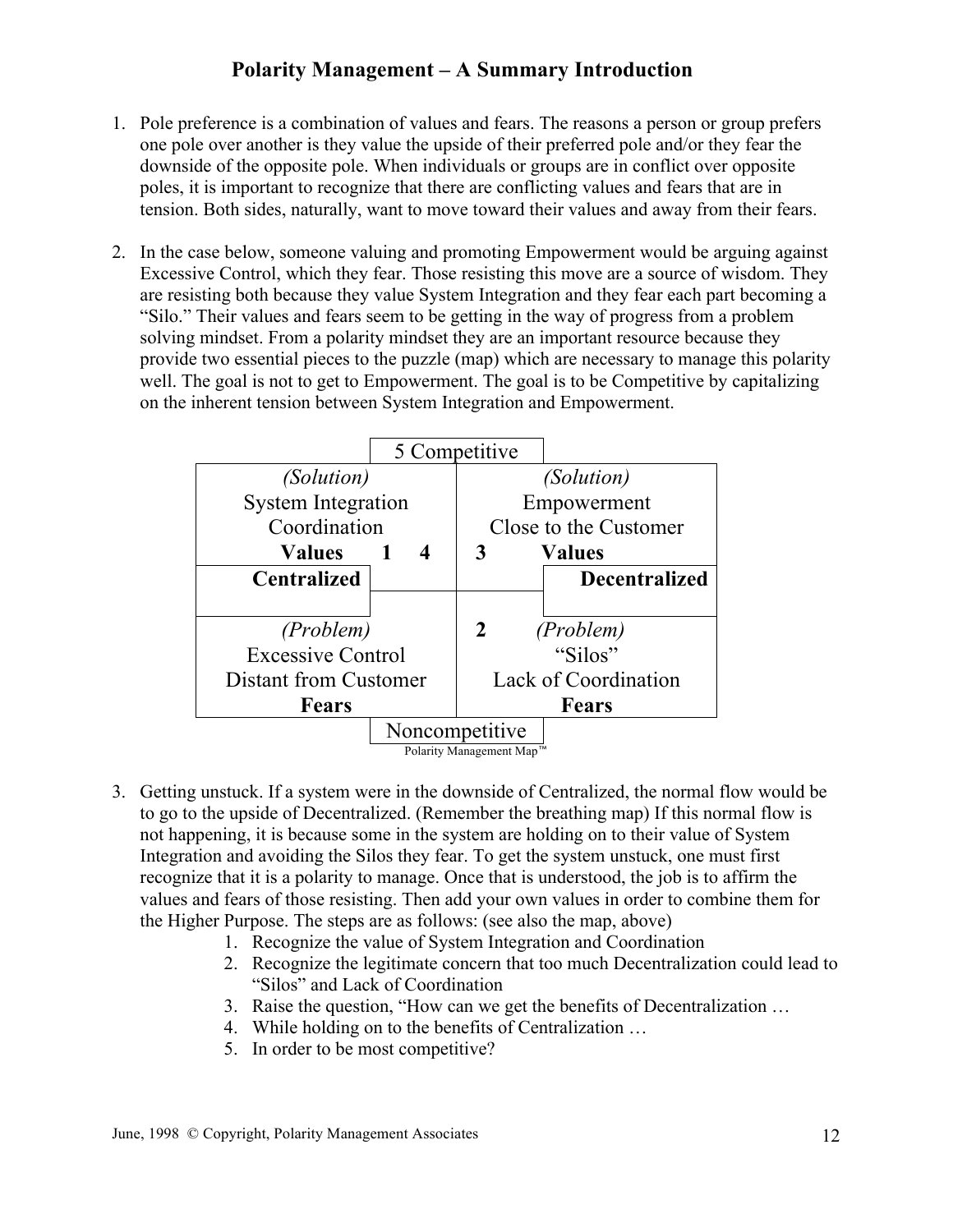- 4. With a polarity to manage, the focus on either pole alone is not sustainable. Any effort to move from the down side of one pole to the upside of the other with the assumption that the upside of the other pole is the "right answer" will generate its own resistance. One of two things will happen:
	- 1. The resistance will be overcome, often after a costly struggle, and you will find yourself unable to sustain the effort thus ending up in the downside of the new pole.
	- 2. The resistance is not overcome, often after a costly struggle, and you return to the downside of the original pole.

In either case, you lose competitive advantage by engaging in a costly struggle without sustainable, positive results.

5. Anticipate the learning curve – a key to sustainability. An extension of the getting unstuck orientation is the process of helping an individual, team, or whole organization anticipate the learning curve. This is a good way to incorporate the resistance mentioned in 4, above.



When an organization that has been quite centralized for a long period of time, attempts at decentralization will be awkward at first. Like any new learning there is a need for some tolerance for the awkwardness without over-tolerating it. On a polarity map, a drop into the downside of Decentralization indicates the learning curve. If this downside is not anticipated, it is likely that those valuing System Integration and afraid of Lack of Coordination will want to prematurely call the effort a "mistake" and pull it back to the Centralized pole.

An agreement must be struck, in advance, with those valuing Centralization. They are asked to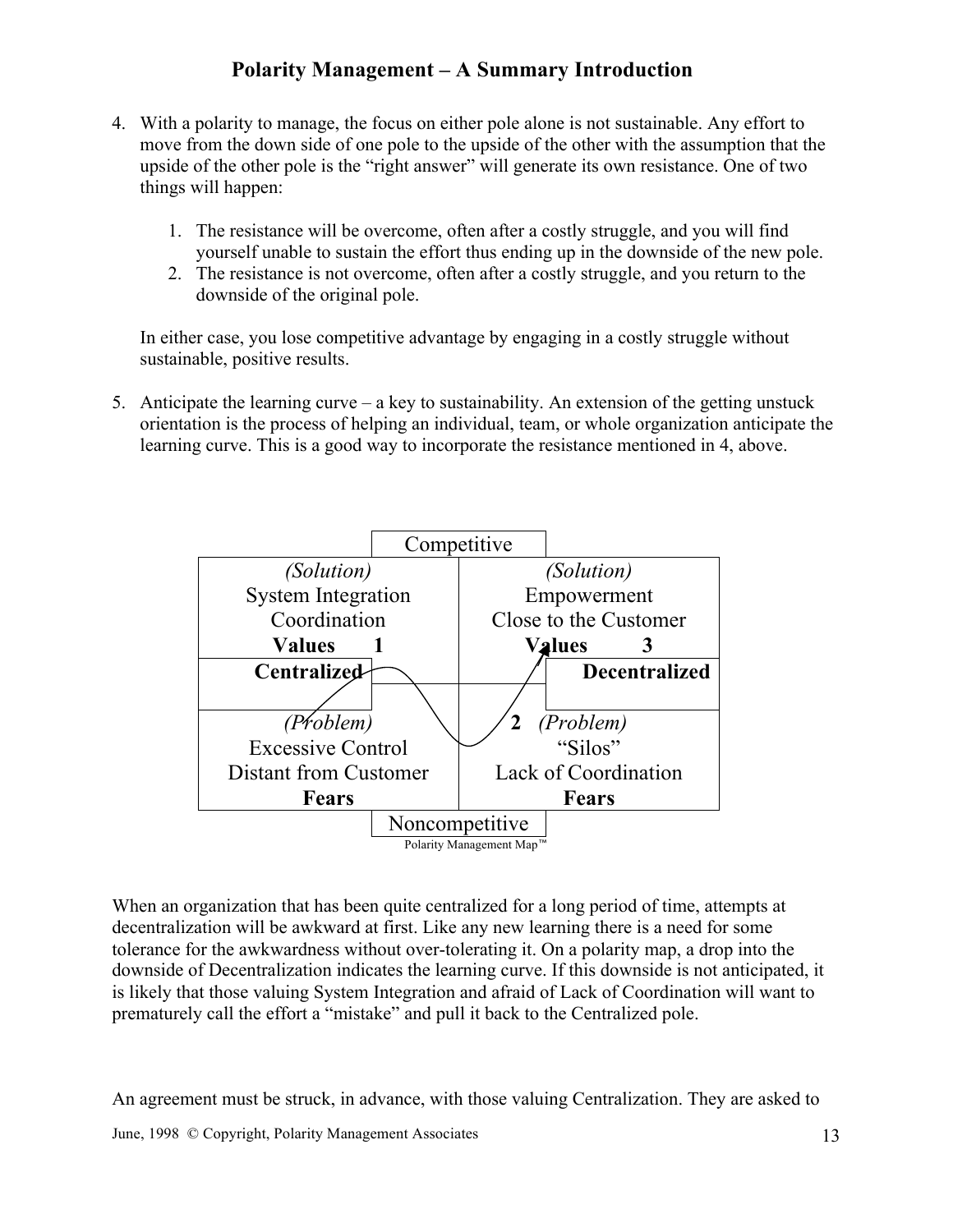- 1) Hold on to the upsides of Centralization and to;
- 2) Allow some slack and tolerate to some degree the anticipated downsides of new, Decentralized efforts in order to;
- 3) Gain the benefits of decentralization.

By anticipating the learning curve and getting support in advance, the chances of sustaining the effort to gain the benefits of the other pole are greatly enhanced.

Using resistance as a valuable resource for significant, sustainable change - Summary

- All polarities have 2 sets of values and fears that are in tension.
- Those resisting a shift from their preferred pole to the opposite pole are an essential resource for 2 pieces of the puzzle. They have wisdom about what they value which needs to be held on to and what they fear which needs to be minimized.
- Getting unstuck includes 5 steps:
	- 1. Affirming the upside values of the present pole.
	- 2. Recognizing the potential downsides of the pole toward which you wish to move
	- 3. Seeking support in going after the upsides of the pole toward which you wish to move.
	- 4. While offering support to hold on to the upside of the present pole
	- 5. In order to gain a mutually agreed upon higher purpose
- With any polarity, the focus on either pole alone will generate its own resistance and is not sustainable.
- Anticipating the learning curve is a key to sustainability.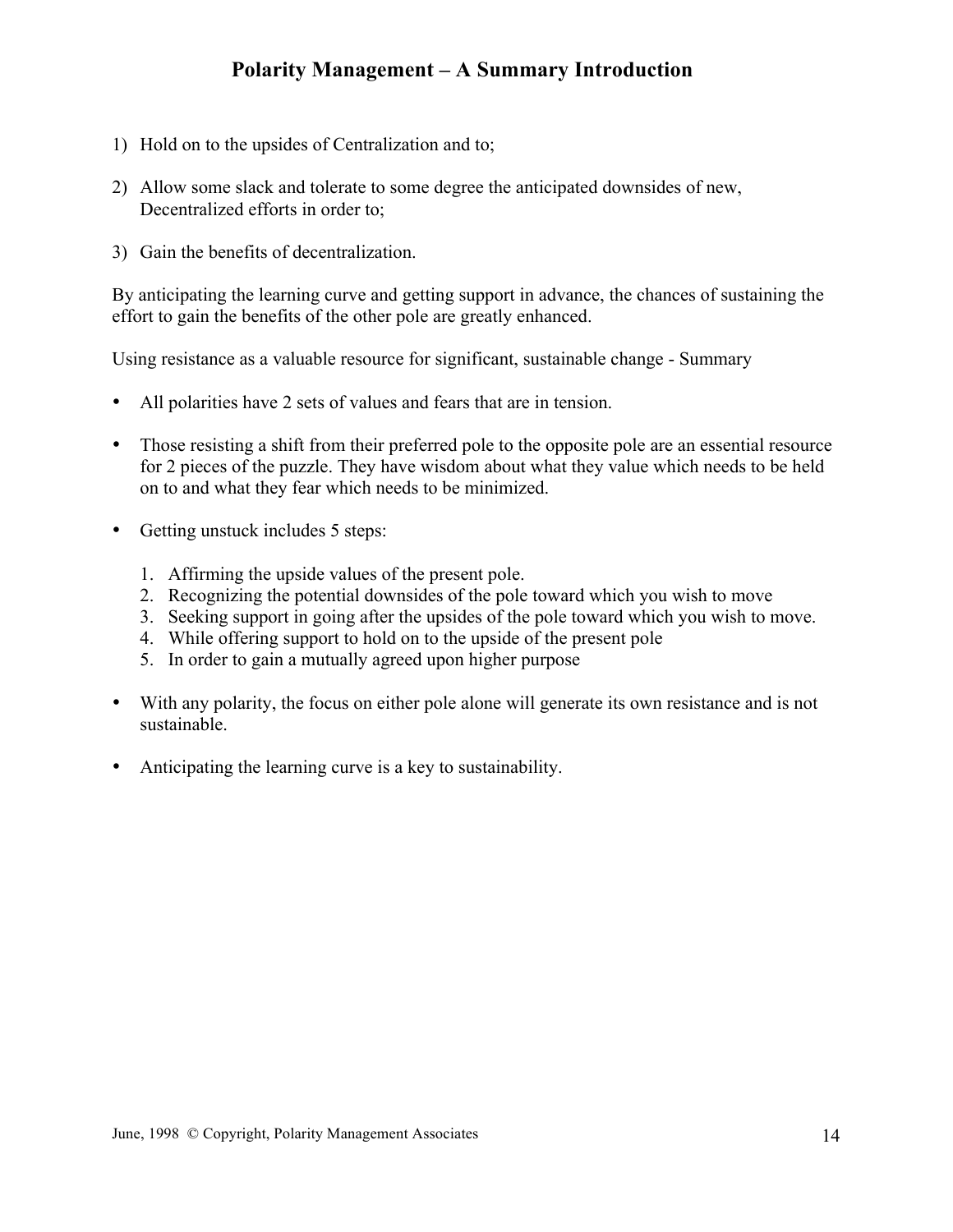#### **How to effectively manage polarities over time.**

1. Getting both up sides. In order to manage the polarity you have to identify structures, policies, or practices that will insure that you gain or maintain the positive results in each upside quadrant. For example:

#### **How will you gain/maintain the positive results of Centralization?**

Be clear about which decisions must be retained for system integration.

#### **How will you gain/maintain the positive results of Decentralization?**

Identify as many decisions as possible, which can be delegated to those who work directly with the customer.



2. Identifying "red flag" indicators that let you know when you are in the downside of each pole so you can avoid spending unnecessary time in the downside of either pole.

| What are the "red flag" indicators that you | What are the "red flag" indicators that you |
|---------------------------------------------|---------------------------------------------|
| are in the downside of Centralization?      | are in the downside or Decentralization?    |
| Customer complaints about lack of           | Customer complaints about inconsistency and |
| responsiveness.                             | mixed messages.                             |

The above elements are a simple summary for managing polarities well over time. The steps and the process is more elaborate than described and beyond the scope of a summary paper.